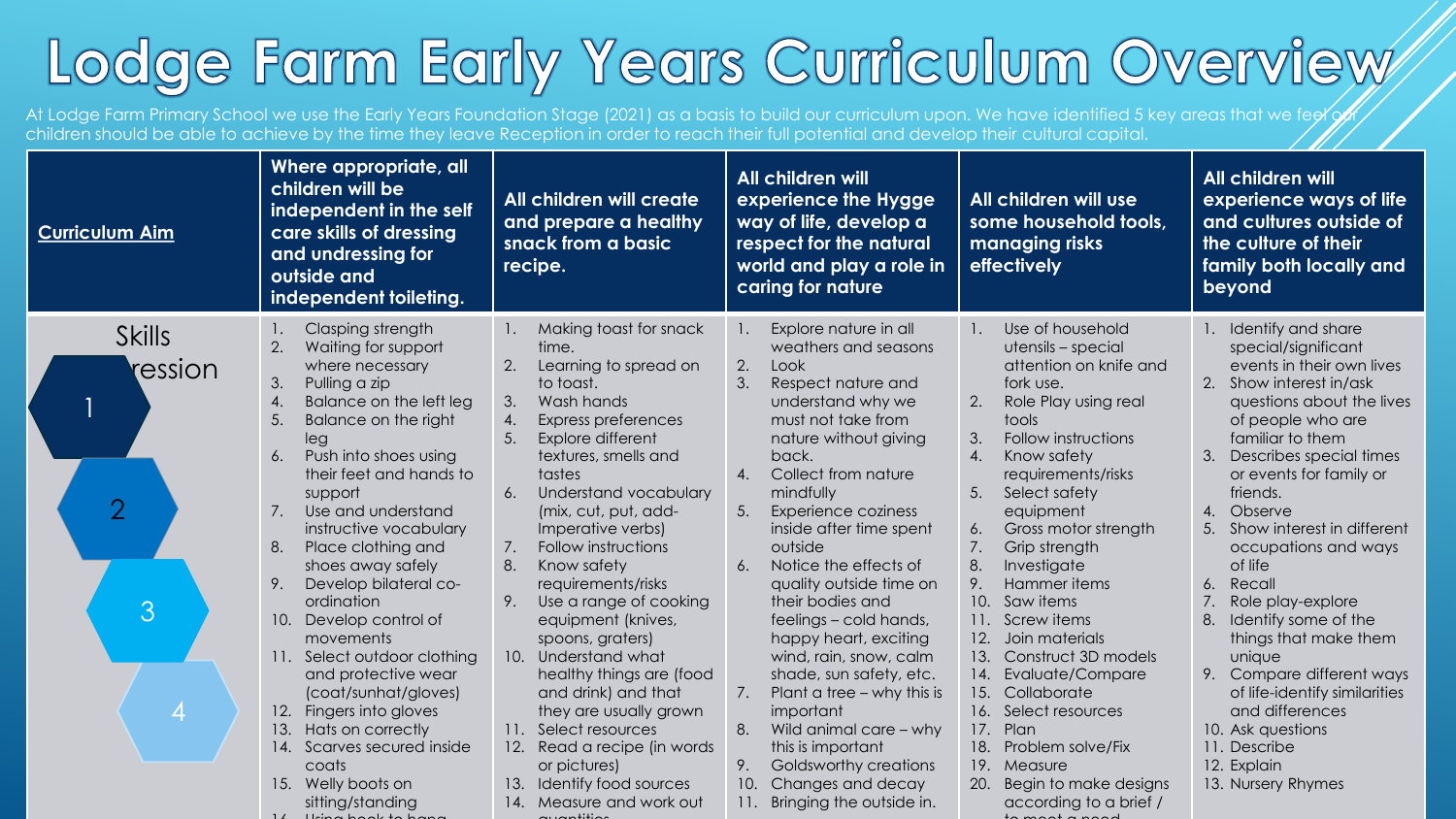## Lodge Farm Early Years Curriculum Overview

This page contains some of the experiences we may offer the children in order to reach our aims. This is not an exhaustive list or a tick sheet. This is a supporting document.

| <b>Curriculum Aim</b>         | Where appropriate, all<br>children will be<br>independent in the self<br>care skills of dressing<br>and undressing for<br>outside and<br>independent toileting.                                                                                                                                                                                                                                                                                                                                           | All children will create<br>and prepare a healthy<br>snack from a basic<br>recipe.                                                                                                                                                                                                                                               | All children will<br>experience the Hygge<br>way of life and develop<br>a respect for the natural<br>world and play a role in<br>caring for nature                                                                                                                                                                                                                                                                                                                                                                                                                                                        | All children will use<br>some household tools,<br>managing risks<br>effectively                                             | All children will<br>experience ways of life<br>and cultures outside of<br>the culture of their<br>family both locally and<br>beyond                                                                                                                                                                                                                                                                                                                                 |
|-------------------------------|-----------------------------------------------------------------------------------------------------------------------------------------------------------------------------------------------------------------------------------------------------------------------------------------------------------------------------------------------------------------------------------------------------------------------------------------------------------------------------------------------------------|----------------------------------------------------------------------------------------------------------------------------------------------------------------------------------------------------------------------------------------------------------------------------------------------------------------------------------|-----------------------------------------------------------------------------------------------------------------------------------------------------------------------------------------------------------------------------------------------------------------------------------------------------------------------------------------------------------------------------------------------------------------------------------------------------------------------------------------------------------------------------------------------------------------------------------------------------------|-----------------------------------------------------------------------------------------------------------------------------|----------------------------------------------------------------------------------------------------------------------------------------------------------------------------------------------------------------------------------------------------------------------------------------------------------------------------------------------------------------------------------------------------------------------------------------------------------------------|
| Experiences we<br>could offer | $\Box$ Always raising the<br>importance of correct<br>outdoor clothing.<br>□ Good adult modeling<br>$\Box$ Changing for outside is<br>used as a key part of<br>the routine and putting<br>clothing back where it<br>belongs and not on the<br>floor is vital to out<br>safety and for the care<br>of out clothes so they<br>last us well.<br>$\Box$ Plentiful time spent with<br>adults supporting<br>dressing and<br>undressing<br>$\Box$ Links via tapestry to<br>raise the profile of this<br>at home. | $\Box$ Playdough<br>$\Box$ Role Play-<br>kitchens/restaurants/d<br>octors<br>$\Box$ Children<br>independently follow<br>recipes to make simple<br>things such as<br>playdough, rainbow<br>salad, bird feeders<br>$\Box$ Meet a chef<br>$\Box$ Meet a doctor<br>$\Box$ Farm trip<br>$\Box$ Growing<br>$\Box$ Farm to fork (Tesco) | $\Box$ Quality outdoor time<br>$\Box$ Access to resources to<br>care for wildlife and<br>plants<br>$\Box$ Excellent adult role<br>models<br>$\Box$ Recycling and reusing<br>and reducing has a<br>high profile in our daily<br>practices.<br>$\Box$ Plentiful opportunities<br>to bring the outside in,<br>collect from nature in a<br>mindful and thank =ful<br>way<br>$\Box$ Impressing on the<br>children that we must<br>not pick from nature,<br>only to take what is on<br>the floor and therefore<br>has been given<br>$\Box$ Bee care – wildflowers<br>$\Box$ Development of the<br>insect world. | $\Box$ Wood work bench<br>$\Box$ Build some planters<br>$\Box$ Campfire<br>$\Box$ Carpenter visit<br>$\Box$ Mr Bently talk? | $\Box$ Make links with other<br>local schools in<br>Stevenage, and<br>Villages (think about<br>size and cohorts)<br>$\Box$ Make links with schools<br>further afield like<br>London and costal<br>destinations and<br>worldwide<br>$\Box$ Share experiences of<br>visits to other towns<br>and cities<br>$\Box$ Visits from speakers<br><b>Q</b> Explore different places<br>of worship<br>$\Box$ Explore different types<br>of accommodation<br>$\Box$ Celebrations |